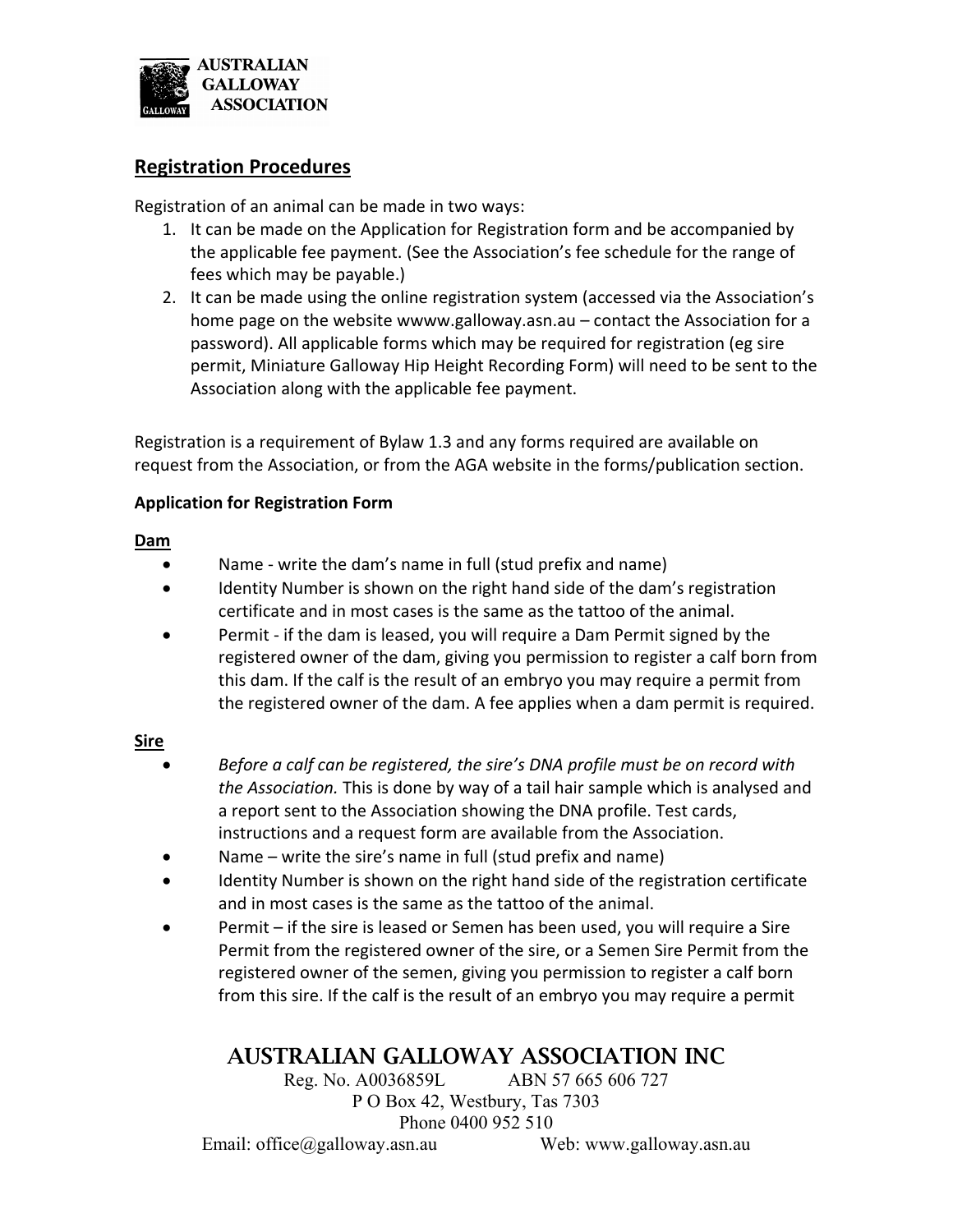

from the registered owner of the sire. A fee applies when a Sire Permit, Semen Sire Permit or Embryo Transfer Certificate is required.

#### **Calf**

- Name write the calf's individual name. (Your stud name is already written at the top of the Application for Registration form.)
- Sex F for female, M for male. If the calf you are registering is a bull calf, a tail hair sample must accompany the registration so sire verification and a DNA profile can be recorded.
- D.O.B please use two digits for day, month and year, eg 25/09/12
- Tattoo
	- o Your herd tattoo is already written at the top of the Application for Registration form so no need to include it again.
	- o Year Tattoo ‐ the Association uses the Australian Standard Year Letter, eg H for 2012, J for 2013, K for 2014 etc
	- o Tattoo Number the unique number you have allocated to the calf. Take care to avoid duplication within a year. For example using the year letters H43 and J43 represents two different calves born in different years. Please note that all calves must be tattooed prior to 9 months of age
	- o *This tattoo must be identical to that which is placed in the ear of the animal eg ABC H43. It is vital to accurately record the exact tattoo as this appears on the registration certificate and is the animal's identity for transfers, showing and sales.*
- Colour **COLOUI** Refer to the appropriate abbreviate/response in the
- Number in Birth instruction section at the base of the Application for
- Calving Ease Registration form
- Miniature ‐ To be registered as a Miniature a bull calf must be no more than 110cm at the hip at between 10 and 12 months of age and a heifer calf must be no more that 105cm at the hip at between 10 and 12 months of age. If applying to register a Miniature before it is 10 months of age, please check the Frame Score Chart (can be found on the reverse of the Miniature Galloway Hip Height Recording Form) that the calf is within the required height requirements.
- Register Y if you require a registration certificate, N if you do not.
- Mismarks if there are any mismarks on the animal, please record them according to the abbreviate on the bottom of the form. Please note this does not only apply to Belted Galloways, but also solid coloured animals, which may, for example, have a white splash on their belly forward of the navel.

# AUSTRALIAN GALLOWAY ASSOCIATION INC

Reg. No. A0036859L ABN 57 665 606 727 P O Box 42, Westbury, Tas 7303

Phone 0400 952 510

Email: office@galloway.asn.au Web: www.galloway.asn.au